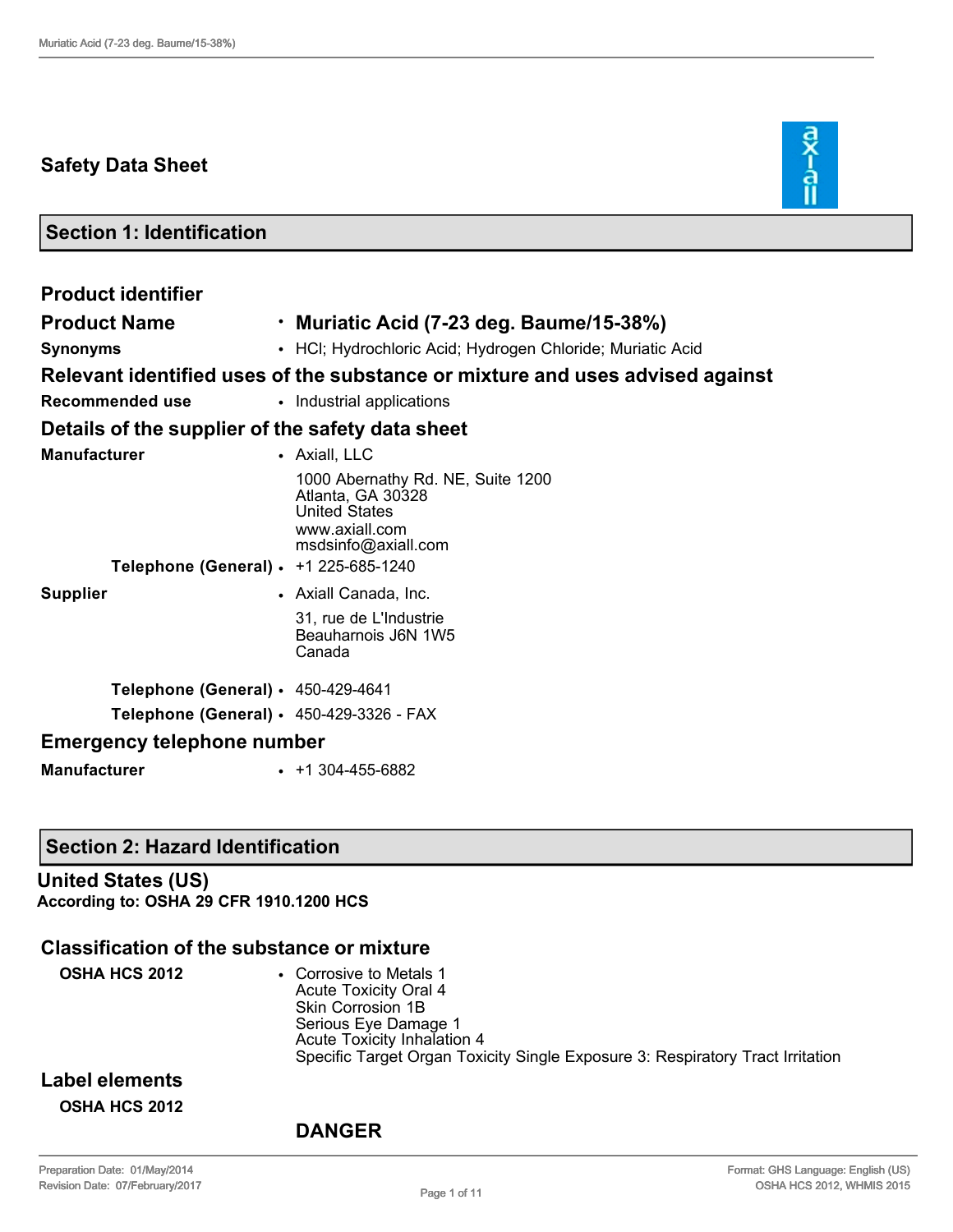

|                                 | <b>Hazard statements •</b> May be corrosive to metals<br>Harmful if swallowed<br>Causes severe skin burns and eye damage.<br>Causes serious eye damage<br>Harmful if inhaled<br>May cause respiratory irritation |
|---------------------------------|------------------------------------------------------------------------------------------------------------------------------------------------------------------------------------------------------------------|
| <b>Precautionary statements</b> |                                                                                                                                                                                                                  |
|                                 | Barance of the contract and contract the second contractor of the second state of the second state of the second                                                                                                 |

#### **Prevention** • Keep only in original container. Do not breathe mist/vapours/spray. Wash thoroughly after handling. Do not eat, drink or smoke when using this product. Use only outdoors or in a well-ventilated area. Wear protective gloves/protective clothing/eye protection/face protection. **Response** • Absorb spillage to prevent material damage. IF INHALED: Remove victim to fresh air and keep at rest in a position comfortable for breathing. Call a POISON CENTER or doctor/physician if you feel unwell.

|                                              | <u>Cali a FOISON CLIVILR OF GOCIOMPHYSICIALLII YOU ICCI UMWEII.</u><br>IF ON SKIN (or hair): Take off immediately all contaminated clothing. Rinse skin with<br>water/shower.<br>Wash contaminated clothing before reuse.                                                                                                                                                |
|----------------------------------------------|--------------------------------------------------------------------------------------------------------------------------------------------------------------------------------------------------------------------------------------------------------------------------------------------------------------------------------------------------------------------------|
|                                              | Specific treatment, see supplemental first aid information.<br>IF IN EYES: Rinse cautiously with water for several minutes. Remove contact lenses,<br>if present and easy to do. Continue rinsing.<br>Immediately call a POISON CENTER or doctor/physician.<br>IF SWALLOWED: Immediately call a POISON CENTER or doctor/physician if you feel<br>unwell.<br>Rinse mouth. |
|                                              | Do NOT induce vomiting.<br>Storage/Disposal • Store in corrosive resistant container with a resistant inner liner.<br>Store in a well-ventilated place. Keep container tightly closed.<br>Store locked up.<br>Dispose of content and/or container in accordance with local, regional, national, and/or                                                                   |
| <b>Other hazards</b><br><b>OSHA HCS 2012</b> | international regulations.<br>• Under United States Regulations (29 CFR 1910.1200 - Hazard Communication<br>Standard), this product is considered hazardous.                                                                                                                                                                                                             |

## **Canada**

**According to: WHMIS 2015**

## **Classification of the substance or mixture**

| <b>WHMIS 2015</b> | • Corrosive to Metals 1<br><b>Acute Toxicity Oral 4</b><br>Skin Corrosion 1B   |
|-------------------|--------------------------------------------------------------------------------|
|                   | Serious Eye Damage 1<br>Acute Toxicity Inhalation 4                            |
|                   | Specific Target Organ Toxicity Single Exposure 3: Respiratory Tract Irritation |
| Label elements    |                                                                                |
| <b>WHMIS 2015</b> |                                                                                |

## **DANGER**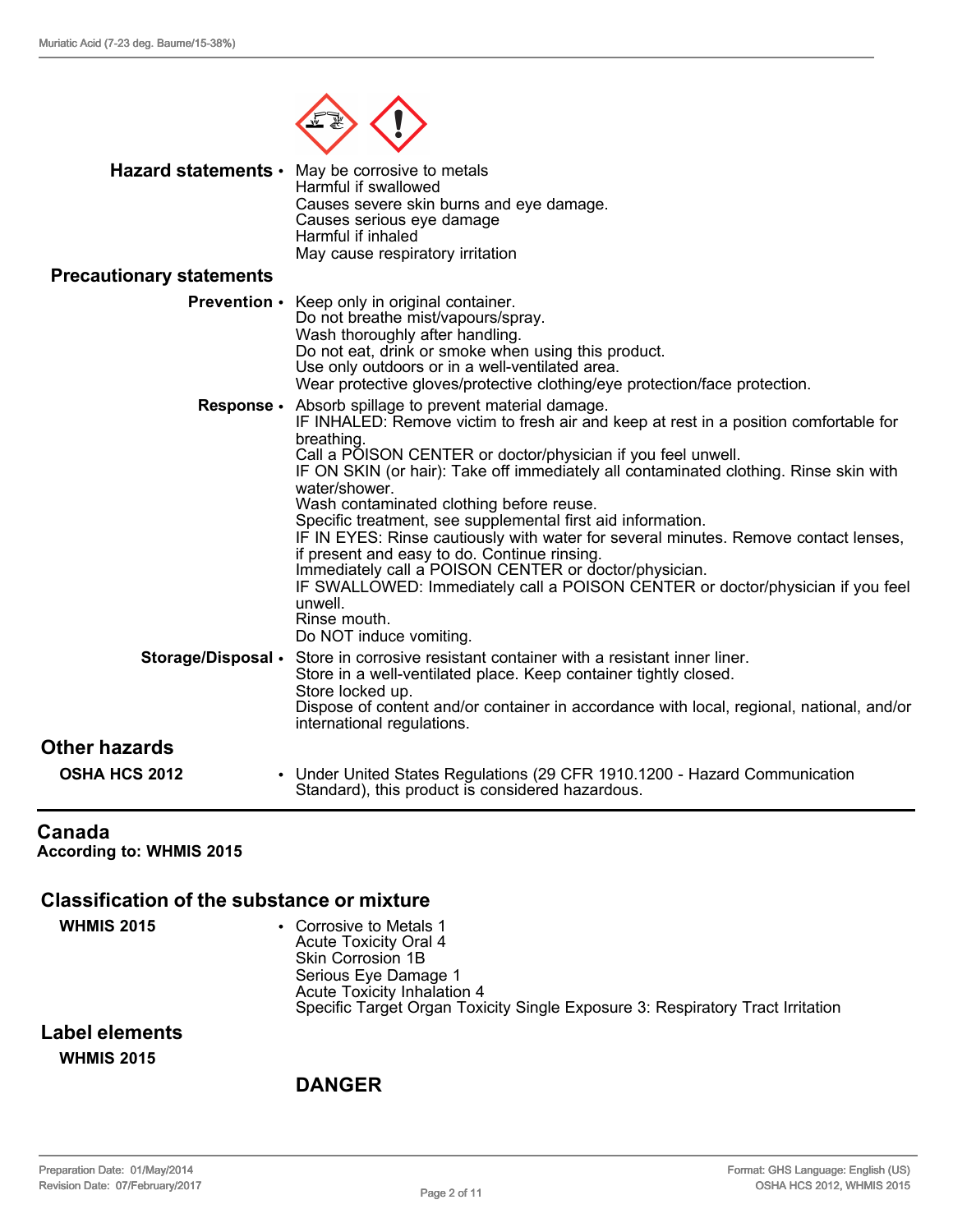

|                                           | Hazard statements • May be corrosive to metals<br>Harmful if swallowed<br>Causes severe skin burns and eye damage.<br>Causes serious eye damage<br>Harmful if inhaled<br>May cause respiratory irritation                                                                                                                                                                                                                                                                                                                                                                                                                                                                                           |
|-------------------------------------------|-----------------------------------------------------------------------------------------------------------------------------------------------------------------------------------------------------------------------------------------------------------------------------------------------------------------------------------------------------------------------------------------------------------------------------------------------------------------------------------------------------------------------------------------------------------------------------------------------------------------------------------------------------------------------------------------------------|
| <b>Precautionary statements</b>           |                                                                                                                                                                                                                                                                                                                                                                                                                                                                                                                                                                                                                                                                                                     |
|                                           | <b>Prevention</b> • Keep only in original packaging.<br>Do not breathe mist, vapours and/or spray.<br>Wash thoroughly after handling.<br>Do not eat, drink or smoke when using this product.<br>Use only outdoors or in a well-ventilated area.<br>Wear protective gloves/protective clothing/eye protection/face protection.                                                                                                                                                                                                                                                                                                                                                                       |
| Response .                                | Absorb spillage to prevent material damage.<br>IF INHALED: Remove person to fresh air and keep comfortable for breathing.<br>Call a POISON CENTER/doctor if you feel unwell.<br>IF ON SKIN (or hair): Take off immediately all contaminated clothing. Rinse skin with<br>water or shower.<br>Specific treatment, see supplemental first aid information.<br>Wash contaminated clothing before reuse.<br>IF IN EYES: Rinse cautiously with water for several minutes. Remove contact lenses,<br>if present and easy to do. Continue rinsing.<br>Immediately call a POISON CENTER/doctor.<br>IF SWALLOWED: Call a POISON CENTER/doctor if you feel unwell.<br>Rinse mouth.<br>Do NOT induce vomiting. |
| Storage/Disposal .                        | Store in a well-ventilated place. Keep container tightly closed.<br>Store locked up.<br>Store in corrosive resistant container with a resistant inner liner.<br>Dispose of content and/or container in accordance with local, regional, national, and/or<br>international regulations.                                                                                                                                                                                                                                                                                                                                                                                                              |
| <b>Other hazards</b><br><b>WHMIS 2015</b> | • In Canada, the product mentioned above is considered hazardous under the<br>Workplace Hazardous Materials Information System (WHMIS).                                                                                                                                                                                                                                                                                                                                                                                                                                                                                                                                                             |

# **Section 3 - Composition/Information on Ingredients**

## **Substances**

| <b>Composition</b>                |                          |               |                                               |                                                                                                                                                                                                                                               |
|-----------------------------------|--------------------------|---------------|-----------------------------------------------|-----------------------------------------------------------------------------------------------------------------------------------------------------------------------------------------------------------------------------------------------|
| <b>Chemical Name Ildentifiers</b> | <b>LD50/LC50</b><br>$\%$ |               |                                               | <b>Classifications According to Regulation/Directive</b>                                                                                                                                                                                      |
| Hydrochloric<br>acid              | CAS:7647-<br>$01 - 0$    | 15% TO<br>40% | Inhalation-Rat LC50 •<br>$3124$ ppm 1 Hour(s) | <b>OSHA HCS 2012:</b> Skin Corr. 1B; Eye Dam. 1; Acute Tox. 4 (oral,<br>inhl); STOT SE 3 Resp. Irrit.; Corr. to Metals<br><b>WHMIS 2015:</b> Skin Corr. 1B; Eye Dam. 1; Acute Tox. 4 (oral, inhl);<br>STOT SE 3 Resp. Irrit.; Corr. to Metals |

## **Mixtures**

• Material does not meet the criteria of a mixture.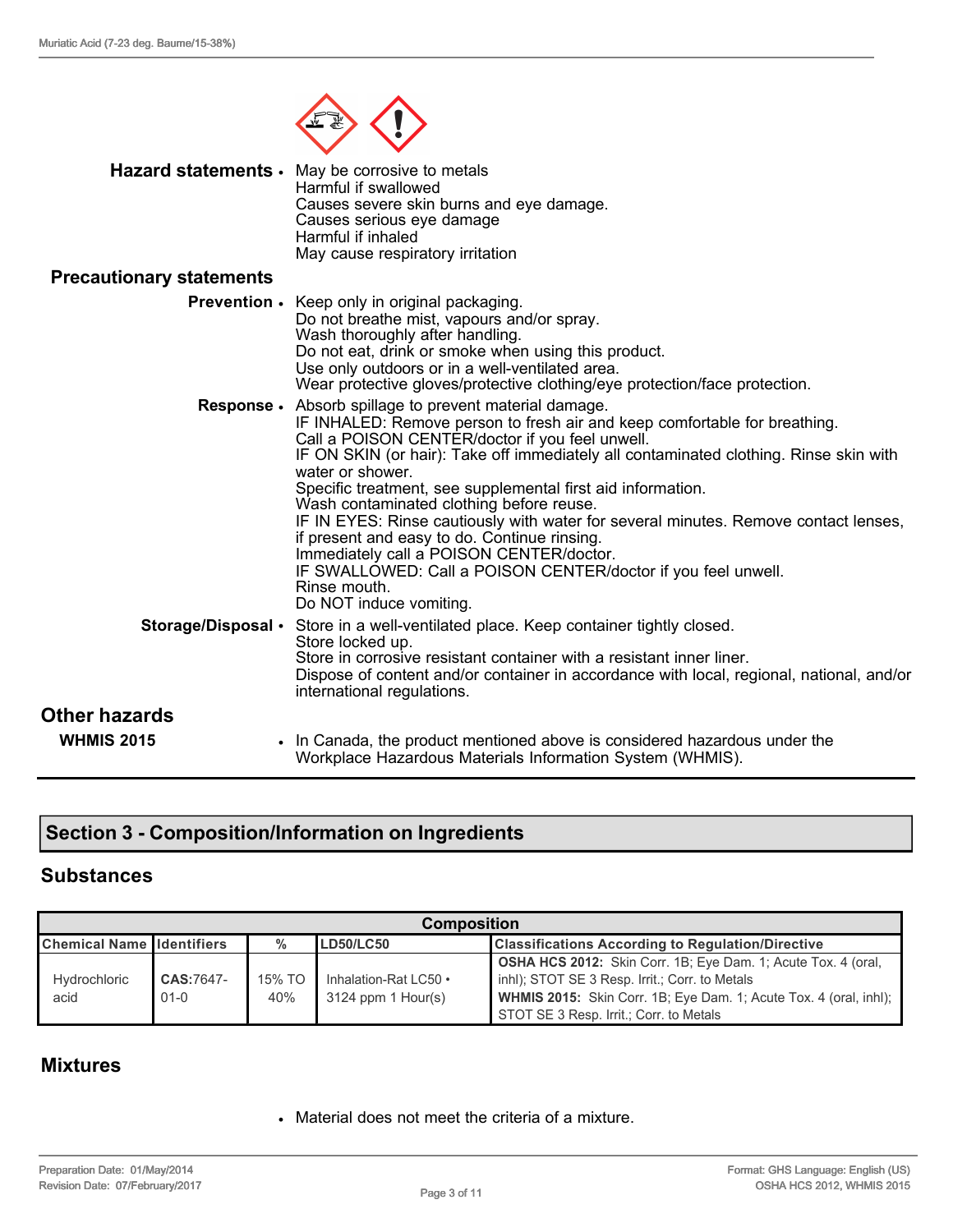## **Section 4: First-Aid Measures**

### **Description of first aid measures**

| <b>Inhalation</b> | • Move victim to fresh air. Administer oxygen if breathing is difficult. Do not use mouth-<br>to-mouth method if victim inhaled the substance; give artificial respiration with the aid<br>of a pocket mask equipped with a one-way valve or other proper respiratory medical<br>device. Give artificial respiration if victim is not breathing. Get medical attention<br>immediately. |
|-------------------|----------------------------------------------------------------------------------------------------------------------------------------------------------------------------------------------------------------------------------------------------------------------------------------------------------------------------------------------------------------------------------------|
| <b>Skin</b>       | • For minor skin contact, avoid spreading material on unaffected skin. Remove and<br>isolate contaminated clothing. Wash the contaminated area of body with soap and<br>fresh water. Get medical attention immediately.                                                                                                                                                                |
| <b>Eye</b>        | • Hold eye open and rinse slowly and gently with water for 15-20 minutes. Remove<br>contact lenses, if present, after the first five minutes, then continue rinsing eye. Get<br>medical attention immediately.                                                                                                                                                                         |
| Ingestion         | • If swallowed, rinse mouth with water (only if the person is conscious). Do NOT induce<br>vomiting. Do not use mouth-to-mouth method if victim ingested the substance. Obtain<br>medical attention immediately if ingested.                                                                                                                                                           |
|                   | Most important symptoms and effects, both acute and delayed                                                                                                                                                                                                                                                                                                                            |
|                   | • Refer to Section 11 - Toxicological Information.                                                                                                                                                                                                                                                                                                                                     |
|                   | الموامعون فمروميناه وبراح والمومري والمسوية والمتلو الموالوميس وفوالمومسيسا يروس والمراقص والموالومرا                                                                                                                                                                                                                                                                                  |

#### **Indication of any immediate medical attention and special treatment needed**

|  | <b>Notes to Physician</b> |
|--|---------------------------|
|  |                           |

**Notes to Physician** • All treatments should be based on observed signs and symptoms of distress in the patient. Consideration should be given to the possibility that overexposure to materials other than this product may have occurred.

|  |  | <b>Section 5: Fire-Fighting Measures</b> |
|--|--|------------------------------------------|
|  |  |                                          |

### **Extinguishing media**

|                                                     | <b>Suitable Extinguishing Media <math>\cdot</math></b> Use dry chemical, CO2, water spray (fog), or foam.                                                                                                                                                                                                                                                                                                                                                                                                                                                                                                                                                                 |  |  |
|-----------------------------------------------------|---------------------------------------------------------------------------------------------------------------------------------------------------------------------------------------------------------------------------------------------------------------------------------------------------------------------------------------------------------------------------------------------------------------------------------------------------------------------------------------------------------------------------------------------------------------------------------------------------------------------------------------------------------------------------|--|--|
| <b>Unsuitable Extinguishing</b><br>Media            | • No data available                                                                                                                                                                                                                                                                                                                                                                                                                                                                                                                                                                                                                                                       |  |  |
|                                                     | Special hazards arising from the substance or mixture                                                                                                                                                                                                                                                                                                                                                                                                                                                                                                                                                                                                                     |  |  |
| <b>Unusual Fire and Explosion</b><br><b>Hazards</b> | • Containers may explode when heated.<br>Emits toxic fumes under fire conditions.                                                                                                                                                                                                                                                                                                                                                                                                                                                                                                                                                                                         |  |  |
| <b>Hazardous Combustion</b><br>Products             | • Depending on conditions, decomposition products may include the following materials:<br>halogenated compounds, may release dangerous gases (chlorine).                                                                                                                                                                                                                                                                                                                                                                                                                                                                                                                  |  |  |
| <b>Advice for firefighters</b>                      |                                                                                                                                                                                                                                                                                                                                                                                                                                                                                                                                                                                                                                                                           |  |  |
|                                                     | • Structural firefighters' protective clothing provides limited protection in fire situations<br>ONLY; it is not effective in spill situations where direct contact with the substance is<br>possible.<br>Wear chemical protective clothing that is specifically recommended by the<br>manufacturer. It may provide little or no thermal protection.<br>Wear positive pressure self-contained breathing apparatus (SCBA).<br>Move containers from fire area if you can do it without risk.<br>LARGE FIRES: Cool containers with flooding quantities of water until well after fire is<br>out.<br>Dike fire control water for later disposal; do not scatter the material. |  |  |

## **Section 6 - Accidental Release Measures**

## **Personal precautions, protective equipment and emergency procedures**

**Personal Precautions** • Ventilate enclosed areas. Do not walk through spilled material. Do not touch damaged containers or spilled material unless wearing appropriate protective clothing. Wear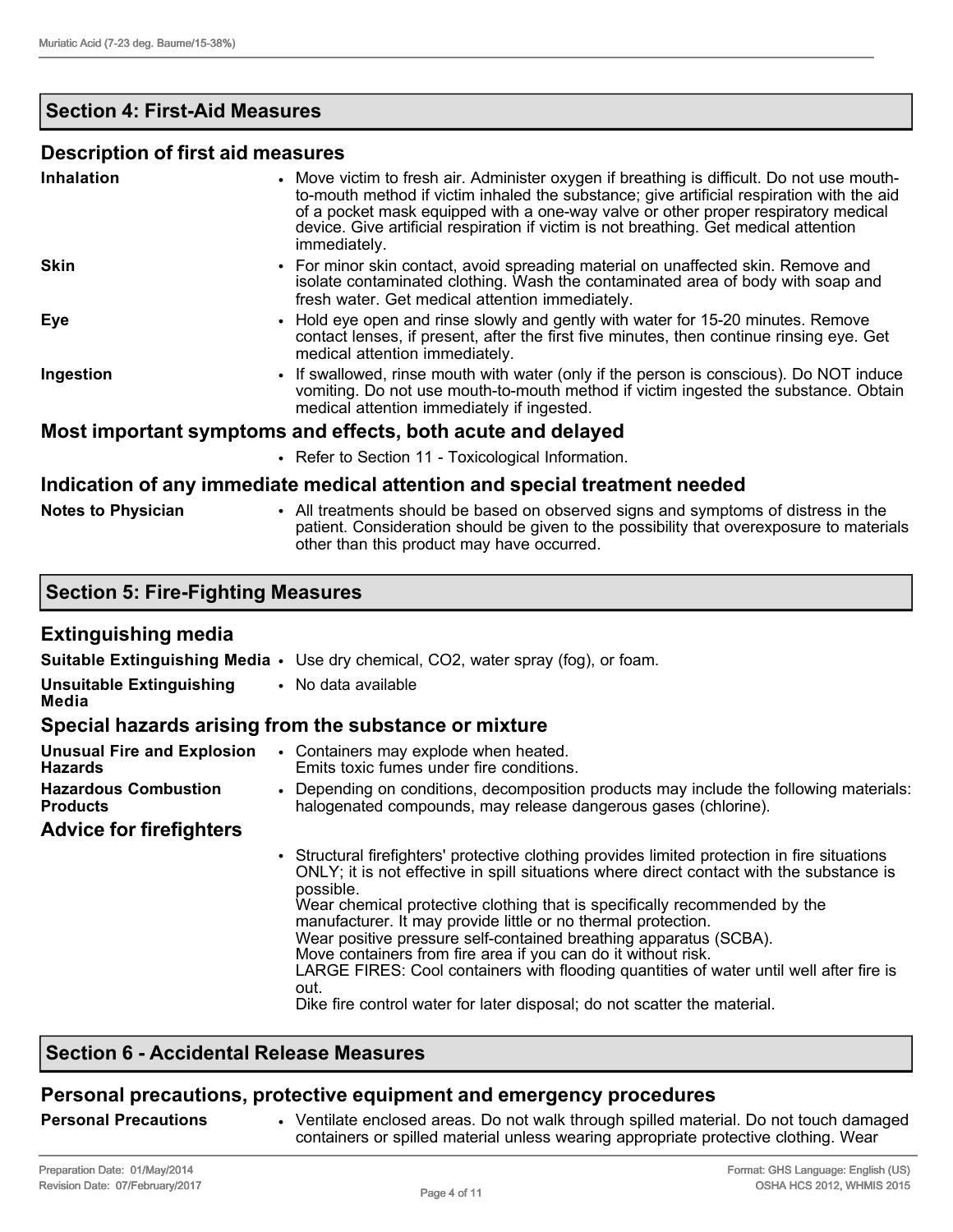|                                  | appropriate personal protective equipment, avoid direct contact. Do not breathe mist,<br>vapors, spray. Do not get in eyes, on skin, or on clothing.                                                                                                                                                                                |
|----------------------------------|-------------------------------------------------------------------------------------------------------------------------------------------------------------------------------------------------------------------------------------------------------------------------------------------------------------------------------------|
| <b>Emergency Procedures</b>      | • ELIMINATE all ignition sources (no smoking, flares, sparks or flames in immediate<br>area). As an immediate precautionary measure, isolate spill or leak area for at least<br>50 meters (150 feet) in all directions. Keep unauthorized personnel away. Stay<br>upwind. Keep out of low areas. Do not get water inside container. |
| <b>Environmental precautions</b> |                                                                                                                                                                                                                                                                                                                                     |

## • Prevent entry into waterways, sewers, basements or confined areas.

#### **Methods and material for containment and cleaning up**

| Containment/Clean-up<br><b>Measures</b> | Stop leak if you can do it without risk.<br>Absorb or cover with dry earth, sand or other non-combustible material and transfer to<br>containers. |
|-----------------------------------------|---------------------------------------------------------------------------------------------------------------------------------------------------|
|                                         | LARGE SPILLS: Dike far ahead of spill for later disposal.                                                                                         |

### **Section 7 - Handling and Storage**

### **Precautions for safe handling**

- 
- **Handling Fandle and open container with care. Use only with adequate ventilation. Keep away** from heat. Use caution when combining with water; DO NOT add water to corrosive liquid, ALWAYS add corrosive liquid to water while stirring to prevent release of heat, steam and fumes. Wear appropriate personal protective equipment, avoid direct contact. Do not breathe mist, vapors, spray. Do not get in eyes, on skin, or on clothing. Do not ingest. Wash thoroughly with soap and water after handling and before eating, drinking, or using tobacco.

### **Conditions for safe storage, including any incompatibilities**

**Storage** • **• Keep container tightly closed. Store in a cool, dry, well-ventilated place. Keep away** from incompatible materials. Keep from direct sunlight. Separate from alkalis. Do not store above the following temperature: 49°C/120°F. FOR BULK STORAGE CONTAINERS: Bulk storage tanks should be constructed of corrosion-resistant materials such as rubber- or glass-lined steel, fiberglass, or plastic and should be vented to a scrubber to remove acid fumes. Bulk storage tanks should contain a dike sufficiently large enough to contain entire contents.

### **Section 8 - Exposure Controls/Personal Protection**

### **Control parameters**

| <b>Exposure Limits/Guidelines</b>                                                    |                                                                                                                                     |                        |                                            |               |                                     |                                     |  |
|--------------------------------------------------------------------------------------|-------------------------------------------------------------------------------------------------------------------------------------|------------------------|--------------------------------------------|---------------|-------------------------------------|-------------------------------------|--|
|                                                                                      | <b>Canada British</b><br><b>Canada Ontario</b><br><b>Result</b><br><b>Canada Quebec</b><br><b>NIOSH</b><br><b>ACGIH</b><br>Columbia |                        |                                            |               |                                     |                                     |  |
| Hydrochloric acid<br>$(7647 - 01 - 0)$                                               |                                                                                                                                     | Ceilings 2 ppm Ceiling | 12 ppm Ceiling                             | 2 ppm Ceiling | 5 ppm Ceiling; 7.5<br>mg/m3 Ceiling | 5 ppm Ceiling; 7<br>$mg/m3$ Ceiling |  |
|                                                                                      |                                                                                                                                     |                        | <b>Exposure Limits/Guidelines (Con't.)</b> |               |                                     |                                     |  |
| <b>Result</b><br><b>OSHA</b>                                                         |                                                                                                                                     |                        |                                            |               |                                     |                                     |  |
| Hydrochloric acid<br>Ceilings<br>5 ppm Ceiling; 7 mg/m3 Ceiling<br>$(7647 - 01 - 0)$ |                                                                                                                                     |                        |                                            |               |                                     |                                     |  |

### **Exposure controls**

**Engineering Measures/Controls** • Good general ventilation should be used. Ventilation rates should be matched to conditions. If applicable, use process enclosures, local exhaust ventilation, or other engineering controls to maintain airborne levels below recommended exposure limits. If exposure limits have not been established, maintain airborne levels to an acceptable level.

#### **Personal Protective Equipment**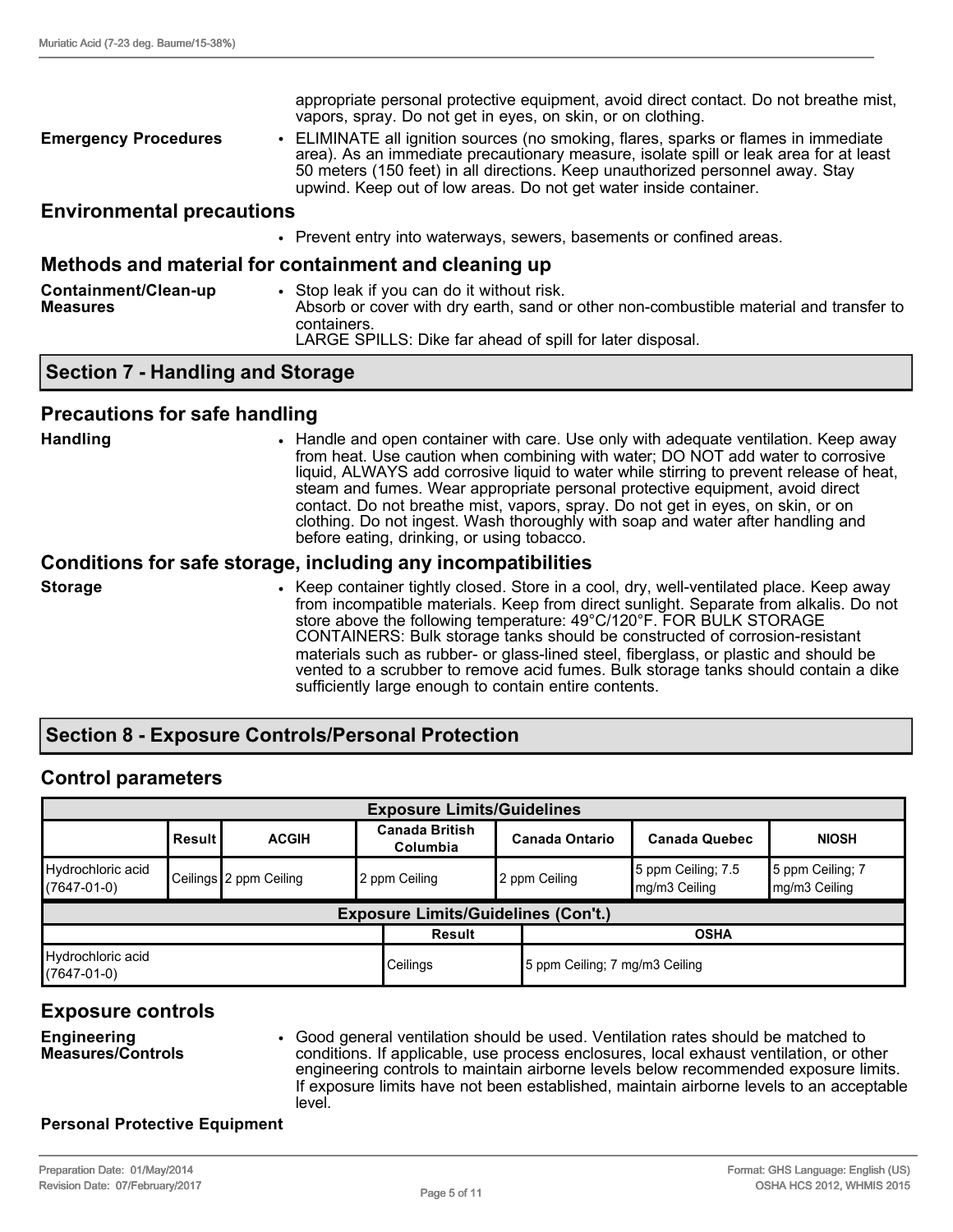| <b>Respiratory</b>                                         | • If workers are exposed to concentrations above the exposure limit, they must use<br>appropriate, certified respirators. Use a properly fitted, air-purifying or air-fed respirator<br>complying with an approved standard if a risk assessment indicates this is necessary.<br>Respirator selection must be based on known or anticipated exposure levels, the                                                                                                                                                                                                                                                                                                                                                                                                                                                                   |
|------------------------------------------------------------|------------------------------------------------------------------------------------------------------------------------------------------------------------------------------------------------------------------------------------------------------------------------------------------------------------------------------------------------------------------------------------------------------------------------------------------------------------------------------------------------------------------------------------------------------------------------------------------------------------------------------------------------------------------------------------------------------------------------------------------------------------------------------------------------------------------------------------|
|                                                            | hazards of the product and the safe working limits of the selected respirator.                                                                                                                                                                                                                                                                                                                                                                                                                                                                                                                                                                                                                                                                                                                                                     |
| Eye/Face                                                   | • Wear chemical splash goggles and face shield.                                                                                                                                                                                                                                                                                                                                                                                                                                                                                                                                                                                                                                                                                                                                                                                    |
| <b>Skin/Body</b>                                           | • Personal protective equipment for the body should be selected based on the task<br>being performed and the risks involved and should be approved by a specialist before<br>handling this product. HANDS: Chemical-resistant, impervious gloves complying with<br>an approved standard should be worn at all times when handling chemical products if<br>a risk assessment indicates this is necessary. Considering the parameters specified<br>by the glove manufacturer, check during use that the gloves are still retaining their<br>protective properties. It should be noted that the time to breakthrough for any glove<br>material may be different for different glove manufacturers. In the case of mixtures,<br>consisting of several substances, the protection time of the gloves cannot be<br>accurately estimated. |
| <b>General Industrial Hygiene</b><br><b>Considerations</b> | • Wash hands, forearms and face thoroughly after handling chemical products, before<br>eating, smoking and using the lavatory and at the end of the working period.<br>Appropriate techniques should be used to remove potentially contaminated clothing.<br>Wash contaminated clothing before reusing. Ensure that eyewash stations and safety<br>showers are close to the workstation location.                                                                                                                                                                                                                                                                                                                                                                                                                                  |
| <b>Environmental Exposure</b><br><b>Controls</b>           | • Controls should be engineered to prevent release to the environment, including<br>procedures to prevent spills, atmospheric release and release to waterways. Follow<br>best practice for site management and disposal of waste.                                                                                                                                                                                                                                                                                                                                                                                                                                                                                                                                                                                                 |
| Key to abbreviations                                       |                                                                                                                                                                                                                                                                                                                                                                                                                                                                                                                                                                                                                                                                                                                                                                                                                                    |

ACGIH = American Conference of Governmental Industrial Hygiene NIOSH = National Institute of Occupational Safety and Health OSHA = Occupational Safety and Health Administration

# **Section 9 - Physical and Chemical Properties**

# **Information on Physical and Chemical Properties**

| <b>Material Description</b>       |                                         |                              |                                                            |
|-----------------------------------|-----------------------------------------|------------------------------|------------------------------------------------------------|
| <b>Physical Form</b>              | Liquid                                  | Appearance/Description       | Colorless to a light yellow liquid<br>with a pungent odor. |
| Color                             | Colorless to light yellow.              | Odor                         | Pungent                                                    |
| <b>Odor Threshold</b>             | No data available                       |                              |                                                            |
| <b>General Properties</b>         |                                         |                              |                                                            |
| <b>Boiling Point</b>              | 108 °C(226.4 °F)<br>(Azeotrope @ 20.2%) | Melting Point/Freezing Point | No data available                                          |
| Decomposition Temperature         | No data available                       | pH                           | [Conc. (% w/w) 0.36%]                                      |
| Specific Gravity/Relative Density | 1.051 to 1.189 Water=1                  | <b>Water Solubility</b>      | 100 %                                                      |
| Viscosity                         | No data available                       |                              |                                                            |
| <b>Volatility</b>                 |                                         |                              |                                                            |
| Vapor Pressure                    | 15 to 150 mmHg (torr) @ 20 °C(68 °<br>F | <b>Vapor Density</b>         | 1.267 Air=1                                                |
| <b>Evaporation Rate</b>           | No data available                       | Volatiles (Wt.)              | 100 %                                                      |
| Volatiles (Vol.)                  | 100 %                                   |                              |                                                            |
| <b>Flammability</b>               |                                         |                              |                                                            |
| <b>Flash Point</b>                | No data available                       | <b>UEL</b>                   | No data available                                          |
| LEL                               | No data available                       | Autoignition                 | No data available                                          |
| Flammability (solid, gas)         | Not relevant.                           |                              |                                                            |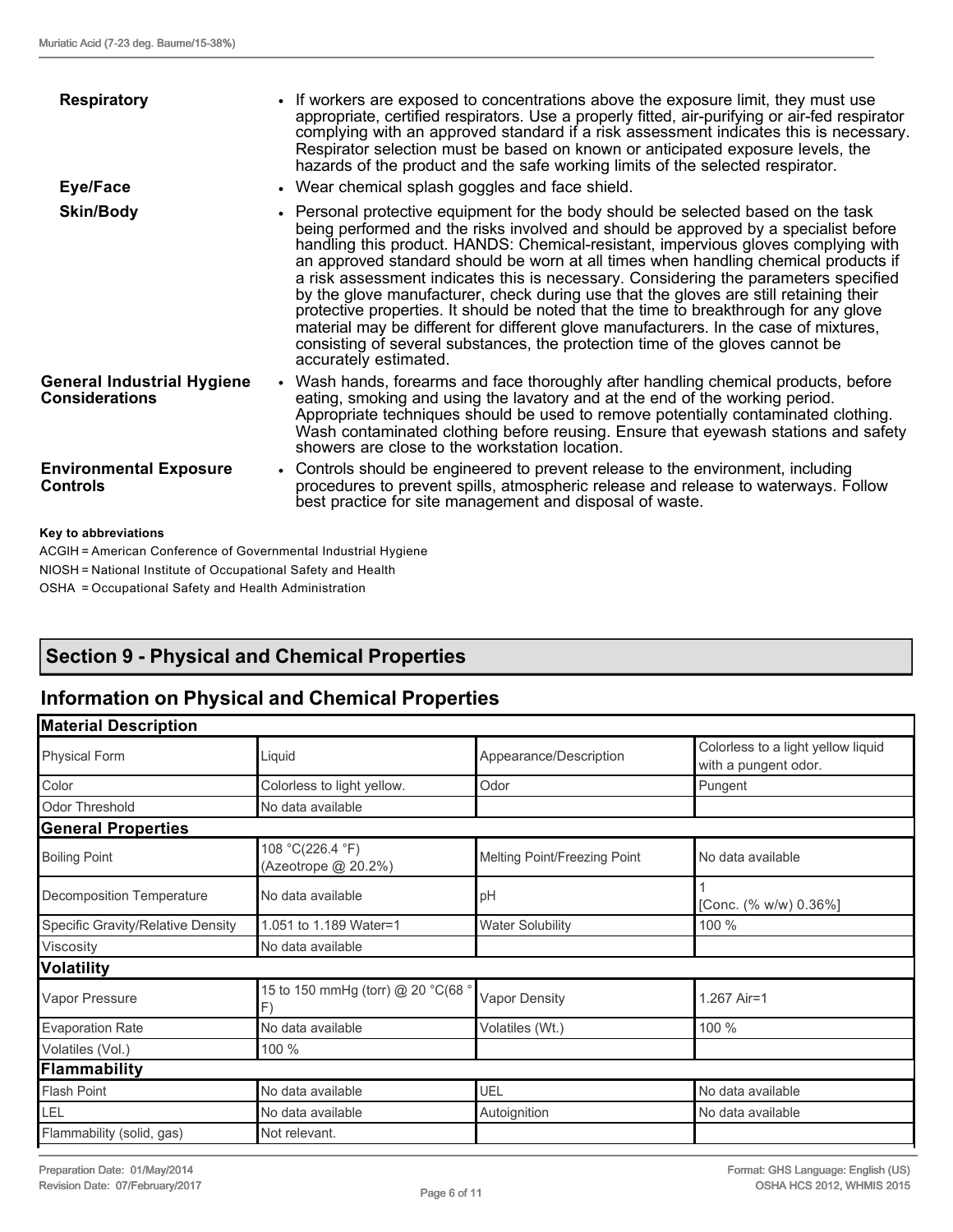| <b>Environmental</b>                   |                        |  |  |  |  |
|----------------------------------------|------------------------|--|--|--|--|
| Cctanol/Water Partition<br>coefficient | data available<br>IN C |  |  |  |  |
|                                        |                        |  |  |  |  |

## **Section 10: Stability and Reactivity**

## **Reactivity**

• No dangerous reaction known under conditions of normal use.

**Chemical stability**

• Stable under recommended storage and handling conditions.

### **Possibility of hazardous reactions**

• Under normal conditions of storage and use, hazardous polymerization will not occur.

### **Conditions to avoid**

• When exposed to high temperatures may produce hazardous decomposition products. Avoid increased storage temperature. Pressure hazard.

### **Incompatible materials**

• Attacks many metals producing extremely flammable hydrogen gas which can form explosive mixtures with air. Reactive or incompatible with the following materials: alkalis.

### **Hazardous decomposition products**

• Depending on conditions, decomposition products may include the following materials: halogenated compounds, may release dangerous gases (chlorine).

## **Section 11 - Toxicological Information**

### **Information on toxicological effects**

|                                           | <b>CAS</b>        |                                                                                                                                                                                                                                                                      |  |  |  |
|-------------------------------------------|-------------------|----------------------------------------------------------------------------------------------------------------------------------------------------------------------------------------------------------------------------------------------------------------------|--|--|--|
| Muriatic Acid (7-23<br>deg. Baume/15-38%) | INDA              | <b>Acute Toxicity:</b> Ingestion/Oral-Rat LD50 • 700 mg/kg; Inhalation-Rat LC50 • 3124 ppm; Skin-Rabbit LD50 •<br>>5010 mg/kg                                                                                                                                        |  |  |  |
|                                           | <b>Components</b> |                                                                                                                                                                                                                                                                      |  |  |  |
| Hydrochloric acid<br>$(15\%$ TO 40%)      | 17647-01-0        | Reproductive: Inhalation-Rat TCLo · 450 mg/m <sup>3</sup> 1 Hour(s)(1D pre); Reproductive Effects: Effects on<br>Embryo or Fetus:Fetotoxicity (except death, e.g., stunted fetus); Reproductive Effects: Specific<br>Developmental Abnormalities: <b>Homeostasis</b> |  |  |  |

| <b>GHS Properties</b>             | <b>Classification</b>                                                                                                                                       |
|-----------------------------------|-------------------------------------------------------------------------------------------------------------------------------------------------------------|
| Acute toxicity                    | <b>OSHA HCS 2012 •</b> Acute Toxicity - Inhalation 4; Acute Toxicity - Oral 4<br><b>WHMIS 2015 • Acute Toxicity - Inhalation 4: Acute Toxicity - Oral 4</b> |
| <b>ISkin corrosion/Irritation</b> | OSHA HCS 2012 . Skin Corrosion 1B<br><b>WHMIS 2015 • Skin Corrosion 1B</b>                                                                                  |
| Serious eye damage/Irritation     | <b>OSHA HCS 2012 •</b> Serious Eye Damage 1<br><b>WHMIS 2015 •</b> Serious Eye Damage 1                                                                     |
| <b>ISkin sensitization</b>        | <b>OSHA HCS 2012 • Data lacking</b><br><b>WHMIS 2015</b> • Data lacking                                                                                     |
| Respiratory sensitization         | <b>OSHA HCS 2012 • Data lacking</b><br><b>WHMIS 2015</b> • Data lacking                                                                                     |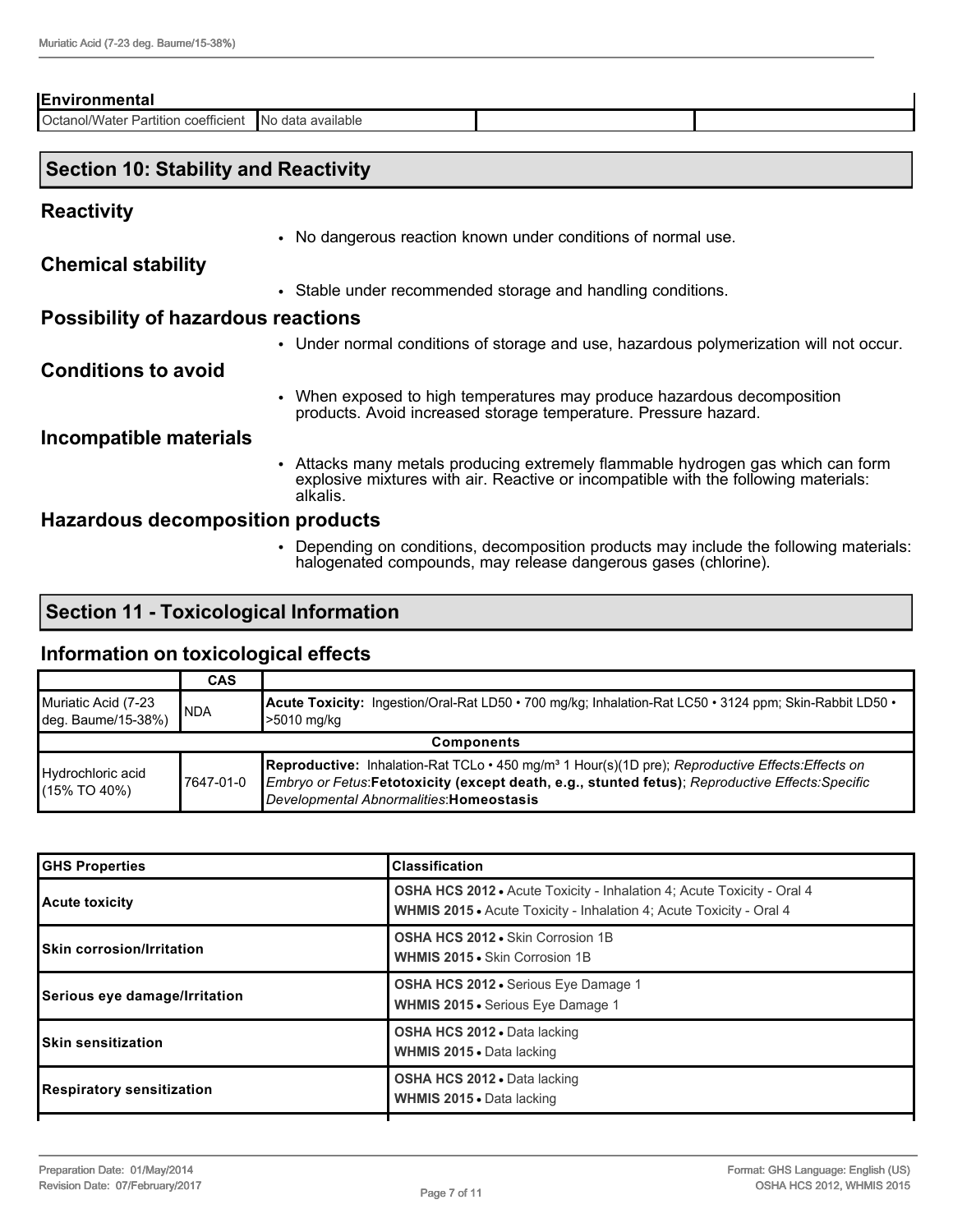| <b>Aspiration Hazard</b>         | OSHA HCS 2012 . Data lacking<br><b>WHMIS 2015 • Data lacking</b>                                                                                                                                                  |
|----------------------------------|-------------------------------------------------------------------------------------------------------------------------------------------------------------------------------------------------------------------|
| <b>Carcinogenicity</b>           | <b>OSHA HCS 2012 - Data lacking</b><br><b>WHMIS 2015 - Data lacking</b>                                                                                                                                           |
| <b>Germ Cell Mutagenicity</b>    | <b>OSHA HCS 2012 • Data lacking</b><br><b>WHMIS 2015 • Data lacking</b>                                                                                                                                           |
| <b>Toxicity for Reproduction</b> | <b>OSHA HCS 2012 • Data lacking</b><br><b>WHMIS 2015 - Data lacking</b>                                                                                                                                           |
| ISTOT-SE                         | OSHA HCS 2012 • Specific Target Organ Toxicity Single Exposure 3: Respiratory<br><b>Tract Irritation</b><br><b>WHMIS 2015 •</b> Specific Target Organ Toxicity Single Exposure 3: Respiratory Tract<br>Irritation |
| <b>ISTOT-RE</b>                  | <b>OSHA HCS 2012 • Data lacking</b><br><b>WHMIS 2015 • Data lacking</b>                                                                                                                                           |

### **Potential Health Effects**

| <b>Inhalation</b>           |                                                                                                                                                                     |  |  |
|-----------------------------|---------------------------------------------------------------------------------------------------------------------------------------------------------------------|--|--|
| Acute (Immediate)           | • May cause respiratory irritation.                                                                                                                                 |  |  |
| <b>Chronic (Delayed)</b>    | Repeated or prolonged exposure to corrosive fumes may cause bronchial irritation with<br>$\bullet$<br>chronic cough.                                                |  |  |
| <b>Skin</b>                 |                                                                                                                                                                     |  |  |
| Acute (Immediate)           | • Causes severe skin burns.                                                                                                                                         |  |  |
| <b>Chronic (Delayed)</b>    | • Repeated or prolonged exposure to corrosive materials will cause dermatitis.                                                                                      |  |  |
| <b>Eye</b>                  |                                                                                                                                                                     |  |  |
| Acute (Immediate)           | • Causes serious eye damage.                                                                                                                                        |  |  |
| <b>Chronic (Delayed)</b>    | Repeated or prolonged exposure to corrosive materials or fumes may cause<br>conjunctivitis.                                                                         |  |  |
| Ingestion                   |                                                                                                                                                                     |  |  |
| Acute (Immediate)           | • Harmful if swallowed. May cause irreversible damage to mucous membranes.                                                                                          |  |  |
| <b>Chronic (Delayed)</b>    | Repeated or prolonged exposure to corrosive materials or fumes may cause<br>$\bullet$<br>gastrointestinal disturbances.                                             |  |  |
| <b>Carcinogenic Effects</b> | This material does contain a component that may cause cancer, however based on<br>$\bullet$<br>regulatory criteria this material is not classified as a carcinogen. |  |  |
| <b>Carcinogenic Effects</b> |                                                                                                                                                                     |  |  |

| <b>Carcillogenic Ellects</b> |                                  |                               |                                               |  |  |
|------------------------------|----------------------------------|-------------------------------|-----------------------------------------------|--|--|
|                              | <b>CAS</b><br><b>IARC</b><br>NTP |                               |                                               |  |  |
| <b>I</b> Arsenic             | 7440-38-2                        | <b>I</b> Group 1-Carcinogenic | Known Human Carcinogen                        |  |  |
| <b>I</b> Lead                | 7439-92-1                        | Group 2A-Probable Carcinogen  | Reasonably Anticipated to be Human Carcinogen |  |  |

#### **Key to abbreviations**

LC = Lethal Concentration

LD = Lethal Dose

TC = Toxic Concentration

# **Section 12 - Ecological Information**

# **Toxicity**

• Material data lacking.

## **Persistence and degradability**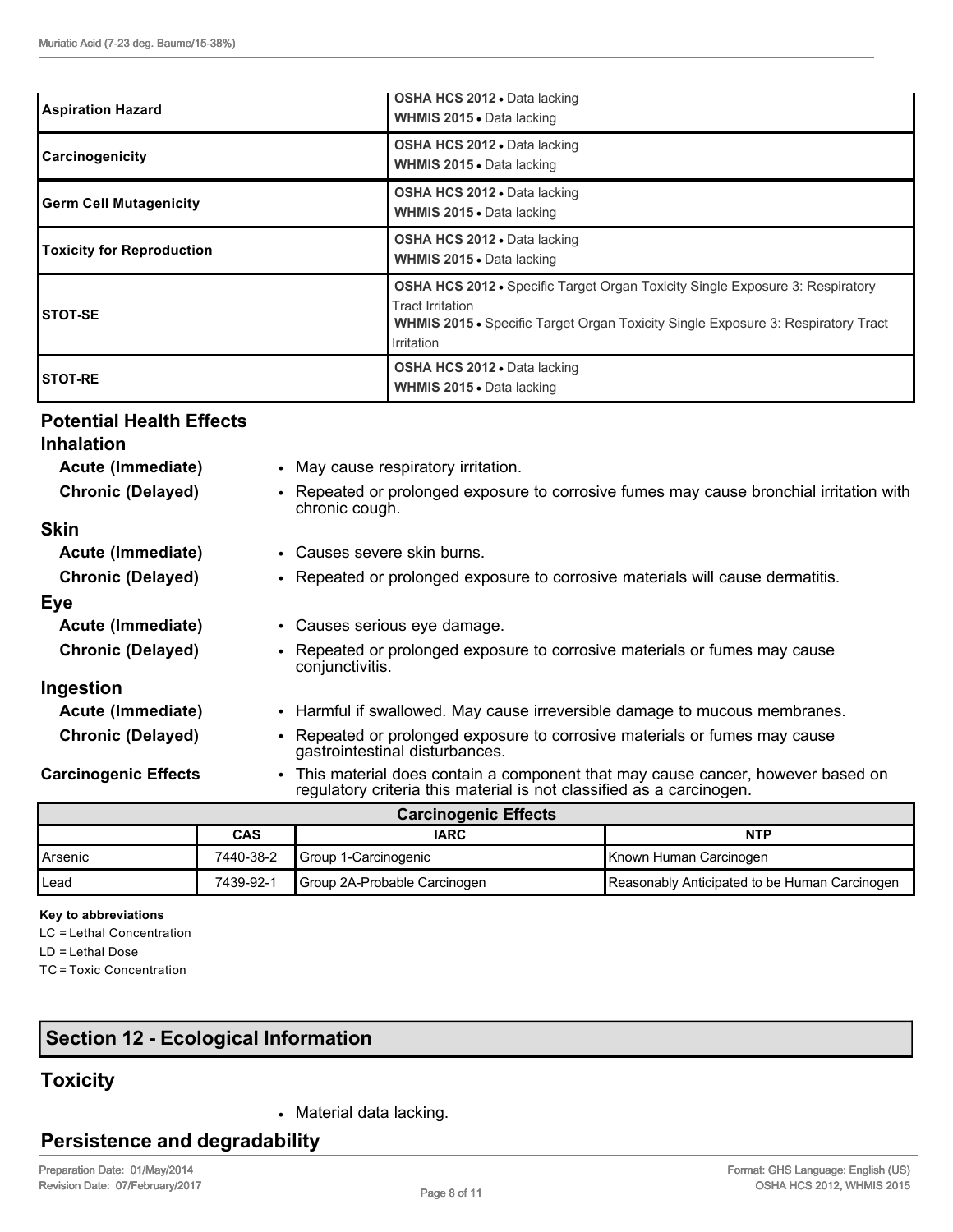| $\bullet$                        | Material data lacking.        |
|----------------------------------|-------------------------------|
| <b>Bioaccumulative potential</b> |                               |
| $\bullet$                        | Material data lacking.        |
| <b>Mobility in Soil</b>          |                               |
| $\bullet$                        | Material data lacking.        |
| <b>Other adverse effects</b>     |                               |
|                                  | • No studies have been found. |
|                                  |                               |

## **Section 13 - Disposal Considerations**

#### **Waste treatment methods**

**Product waste** • Dispose of content and/or container in accordance with local, regional, national, and/or international regulations.

**Packaging waste** • Dispose of content and/or container in accordance with local, regional, national, and/or

## **Section 14 - Transport Information**

|                  | UN<br>number | UN proper shipping<br>name        | <b>Transport hazard class</b><br>(es) | Packing<br>group | Environmental<br>hazards |
|------------------|--------------|-----------------------------------|---------------------------------------|------------------|--------------------------|
| <b>DOT</b>       | UN1789       | <b>Hydrochloric Acid solution</b> |                                       |                  | <b>NDA</b>               |
| <b>TDG</b>       | UN1789       | <b>HYDROCHLORIC ACID solution</b> |                                       |                  | <b>NDA</b>               |
| <b>IMO/IMDG</b>  | UN1789       | <b>HYDROCHLORIC ACID solution</b> |                                       |                  | <b>NDA</b>               |
| <b>IATA/ICAO</b> | UN1789       | <b>Hydrochloric Acid solution</b> |                                       |                  | <b>NDA</b>               |

**Special precautions for user** • None specified.

**Transport in bulk according to Annex II of MARPOL 73/78 and the IBC Code**

• No data available

international regulations.

## **Section 15 - Regulatory Information**

**Safety, health and environmental regulations/legislation specific for the substance or mixture SARA Hazard Classifications** • Acute

| Inventory         |            |            |             |                  |                  |             |
|-------------------|------------|------------|-------------|------------------|------------------|-------------|
| Component         | <b>CAS</b> | Canada DSL | Canada NDSL | <b>EU EINECS</b> | <b>EU ELNICS</b> | <b>TSCA</b> |
| Hydrochloric acid | 7647-01-0  | Yes        | No          | Yes              | No               | Yes         |

## **Canada**

| ⊺Labor<br><b>Canada - WHMIS - Classifications of Substances</b> |           |                                                                                                                                                                                             |
|-----------------------------------------------------------------|-----------|---------------------------------------------------------------------------------------------------------------------------------------------------------------------------------------------|
| • Hydrochloric acid                                             | 7647-01-0 | A, D1A, E (listed under<br>Hydrogen chloride); D1A, E; E<br>(0.036% in aqueous solution,<br>0.36% in aqueous solution.<br>3.6% in aqueous solution);<br>D <sub>1</sub> B, E (28% in aqueous |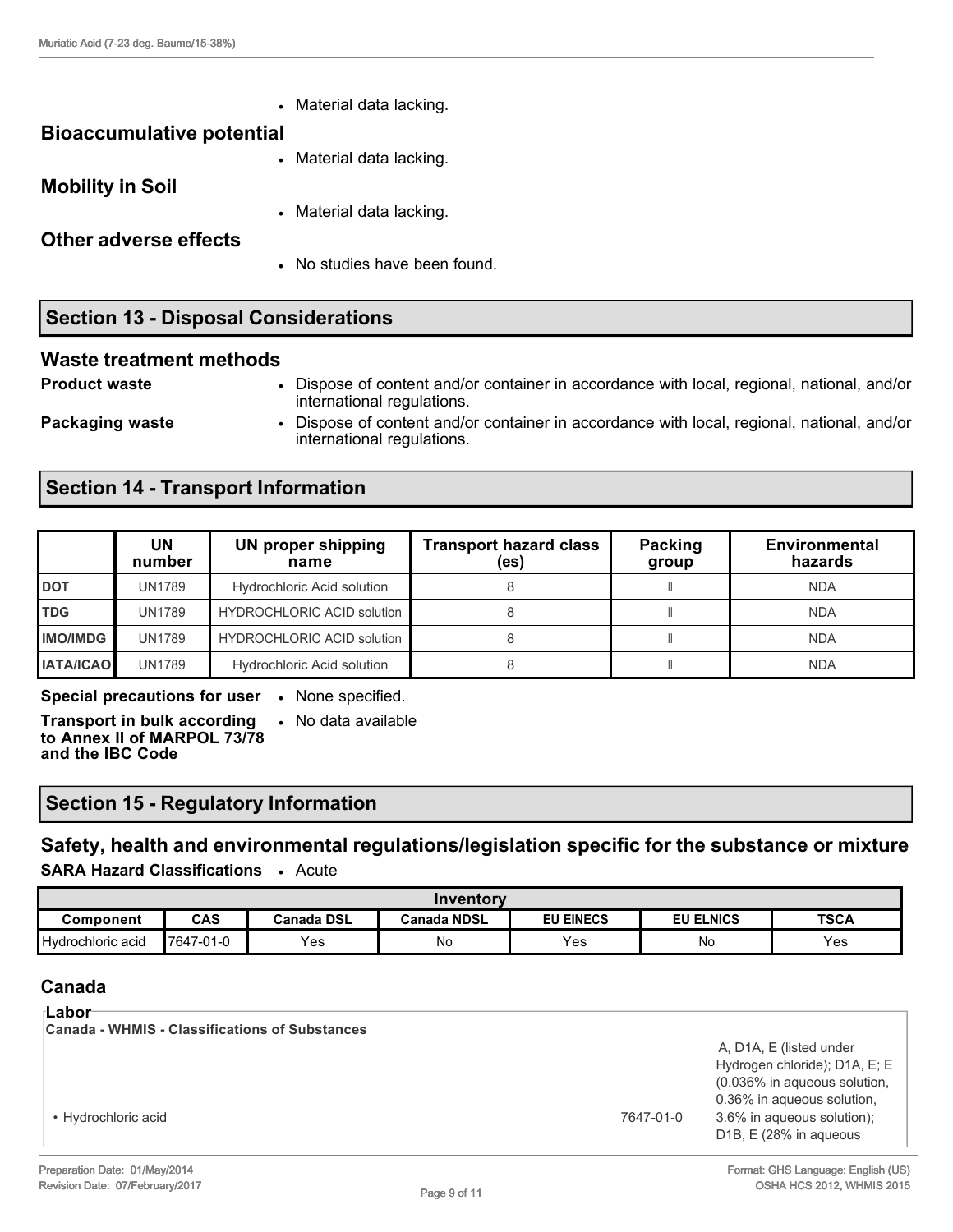|                                                                                                         |           | solution); D1A, E (31.45% in<br>aqueous solution, 35.2% in<br>aqueous solution)                                                             |
|---------------------------------------------------------------------------------------------------------|-----------|---------------------------------------------------------------------------------------------------------------------------------------------|
| Canada - WHMIS - Ingredient Disclosure List<br>• Hydrochloric acid                                      | 7647-01-0 | $1\%$                                                                                                                                       |
| ⊦Environment<br><b>Canada - CEPA - Priority Substances List</b><br>• Hydrochloric acid                  | 7647-01-0 | Not Listed                                                                                                                                  |
| <b>United States</b>                                                                                    |           |                                                                                                                                             |
| ⊦Labor<br>U.S. - OSHA - Process Safety Management - Highly Hazardous Chemicals                          |           |                                                                                                                                             |
| • Hydrochloric acid                                                                                     | 7647-01-0 | 5000 lb TQ; 5000 lb TQ<br>(anhydrous)                                                                                                       |
| U.S. - OSHA - Specifically Regulated Chemicals<br>• Hydrochloric acid                                   | 7647-01-0 | <b>Not Listed</b>                                                                                                                           |
| ⊧Environment<br>U.S. - CAA (Clean Air Act) - 1990 Hazardous Air Pollutants<br>• Hydrochloric acid       | 7647-01-0 |                                                                                                                                             |
| U.S. - CERCLA/SARA - Hazardous Substances and their Reportable Quantities                               |           | 5000 lb final RQ; 2270 kg final                                                                                                             |
| • Hydrochloric acid                                                                                     | 7647-01-0 | <b>RQ</b>                                                                                                                                   |
| U.S. - CERCLA/SARA - Radionuclides and Their Reportable Quantities<br>• Hydrochloric acid               | 7647-01-0 | <b>Not Listed</b>                                                                                                                           |
| U.S. - CERCLA/SARA - Section 302 Extremely Hazardous Substances EPCRA RQs<br>• Hydrochloric acid        | 7647-01-0 | 5000 lb EPCRA RQ (gas only)                                                                                                                 |
| U.S. - CERCLA/SARA - Section 302 Extremely Hazardous Substances TPQs<br>• Hydrochloric acid             | 7647-01-0 | 500 lb TPQ (gas only)                                                                                                                       |
| U.S. - CERCLA/SARA - Section 313 - Emission Reporting                                                   |           |                                                                                                                                             |
| • Hydrochloric acid                                                                                     | 7647-01-0 | 1.0 % de minimis<br>concentration (acid aerosols<br>including mists, vapors, gas,<br>fog, and other airborne forms<br>of any particle size) |
| U.S. - CERCLA/SARA - Section 313 - PBT Chemical Listing<br>• Hydrochloric acid                          | 7647-01-0 | Not Listed                                                                                                                                  |
| U.S. - TSCA (Toxic Substances Control Act) - Section 12(b) - Export Notification<br>• Hydrochloric acid | 7647-01-0 | <b>Not Listed</b>                                                                                                                           |
| <b>United States - California</b>                                                                       |           |                                                                                                                                             |

# **Environment**

| U.S. - California - Proposition 65 - Carcinogens List       |           |            |  |
|-------------------------------------------------------------|-----------|------------|--|
| • Hvdrochloric acid                                         | 7647-01-0 | Not Listed |  |
| U.S. - California - Proposition 65 - Developmental Toxicity |           |            |  |